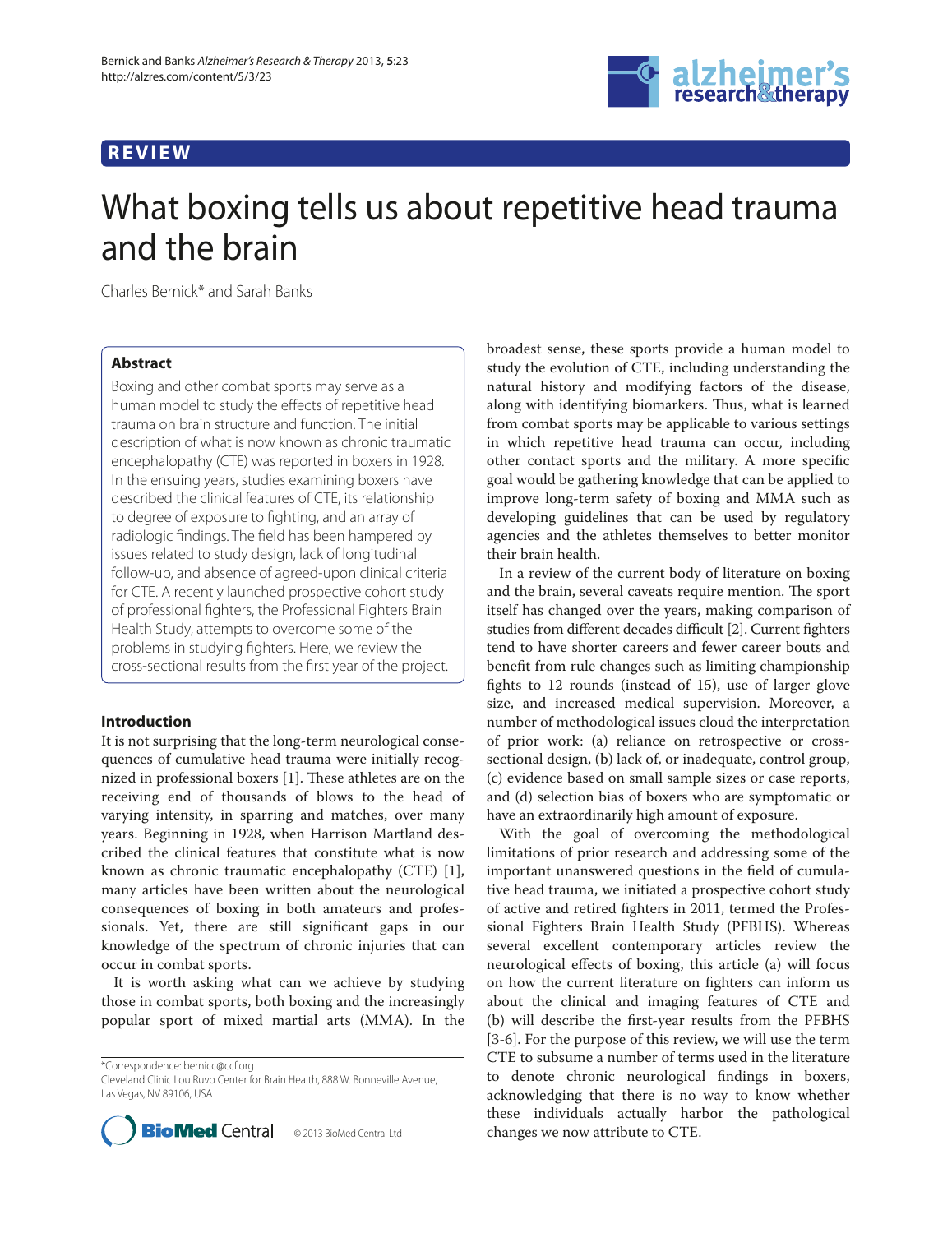## **Review**

## **Epidemiology**

A fundamental, but elusive, issue is just how common CTE is among those exposed to recurrent head trauma. In the absence of accurate clinical criteria or a large enough clinicopathological study group of symptomatic and asymptomatic individuals, this question cannot be answered satisfactorily. A commonly cited study of exprofessional fighters who were licensed to box in the UK from 1929 to 1955 found that 17% of subjects had CTE and that 40% of the remaining boxers had disequilibrium, dysarthria, or alcoholism [7]. No methodologically sound studies of incidence or prevalence have been published since. On the other hand, the risk factors that have been consistently linked to chronic brain injury across prior work are older age and higher levels of exposure to head trauma [7-10].

Among the major challenges in the field of traumatic brain injury is being able to quantify exposure. In the absence of a direct measure of the cumulative trauma each subject is exposed to, several potential surrogates such as number of fights, fights per year, number of knockouts (KOs), and years of fighting have been used. However, each of these variables may actually have a slightly different influence on the development of CTE. Number of fights, for example, may act as a proxy for amount of training. Some have postulated that the effects of repeated blows to the head that occur during sparring, even at a subconcussive level, may play as important a role in causing cumulative brain injury as the match itself [11]. On the other hand, KOs may reflect the more severe end of the spectrum of mild traumatic brain injury. Whereas the number of KOs sustained in sanctioned professional fights can be tracked from commonly available records, the number of KOs that may have occurred at other times is harder to trace. Furthermore, frequency of fighting may be a complementary variable that requires consideration; fighting more frequently may reduce the time the brain has to fully recover from prior trauma and be a risk factor that interacts with number of fights.

Increased exposure to head trauma in and of itself does not appear to be sufficient to cause CTE. As in other neurodegenerative conditions, genetic factors may modify the risk of CTE. Some, but not all, studies have suggested that the apolipoprotein  $\mathbb{E}_{4}$  allele increases the risk of Alzheimer's disease in individuals with a history of head trauma [12-14]. In a study of boxers, Jordan and colleagues [15] demonstrated an increased risk of CTE in those who are  $E_4$ -positive, although the study was retrospective in design.

## **Clinical features**

A consistent picture of the clinical features of CTE in boxers has emerged over the years. However, whether these signs and symptoms develop in predictable stages is debated  $[4,5,16]$ . There does appear to be agreement that behavioral changes, ranging from affective disorders to paranoia, irritability, and aggression, occur frequently as an early symptom [4,5,9,17-19]. Progressively, cognitive dysfunction becomes noticeable with additional motor features such as dysarthria, parkinsonism, and gait disorder. These clinical observations in boxers are not too different from what was reported recently in a large clinicopathological study of athletes exposed to head trauma, in which headache, depression, and memory complaints were present in the early stages of CTE, followed by difficulties in gait and dysarthria (which was associated with motor neuron disease) and parkinsonism in the later stages [20]. The clinical information in that study was obtained retrospectively, and the informant may have reported only those symptoms and signs that were strikingly apparent. It is possible and perhaps likely that prospective and precise measurement of motoric and other neurological function reveals a slightly different sequence of signs and symptoms that occur with CTE associated with unarmed combat sports.

In regard to the specific neuropsychological domains effected in CTE, psychometric testing of former and active professional boxers has most frequently demonstrated deficits in memory, information-processing speed, finger-tapping speed, complex attentional tasks, and frontal-executive functions [5,9]. In contrast to professional fighting, amateur fighting has rarely been shown to result in any long-term changes in cognitive function  $[21]$ ; longitudinal studies did not show any effect of boxing on psychometric results in amateurs even up to 9 years [22]. The use of psychometric measures as a means to screen for developing CTE in active fighters does have its hazards. Performance on any single testing session, particularly in proximity to a competition, can be influenced by a number of factors, including the acute effects of recent sparring, rapid weight loss and dehydration, pre-bout anxiety, and suboptimal effort. Moreover, the precision of psychometric tests used in this population may not be adequate to detect subtle changes given the variability of the tests themselves.

## **Imaging**

Virtually every sort of imaging modality, ranging from pneumoencephalography to positron emission tomography (PET) scanning, has been studied in boxers [23]. Certainly, given its wide availability, lack of radiation exposure, and superior sensitivity over computed tomography imaging to detect subtle structural changes, magnetic resonance imaging (MRI) scanning has become the favored imaging modality for the evaluation of brain injury from head trauma. A number of MRI findings recognized by visual inspection have been related to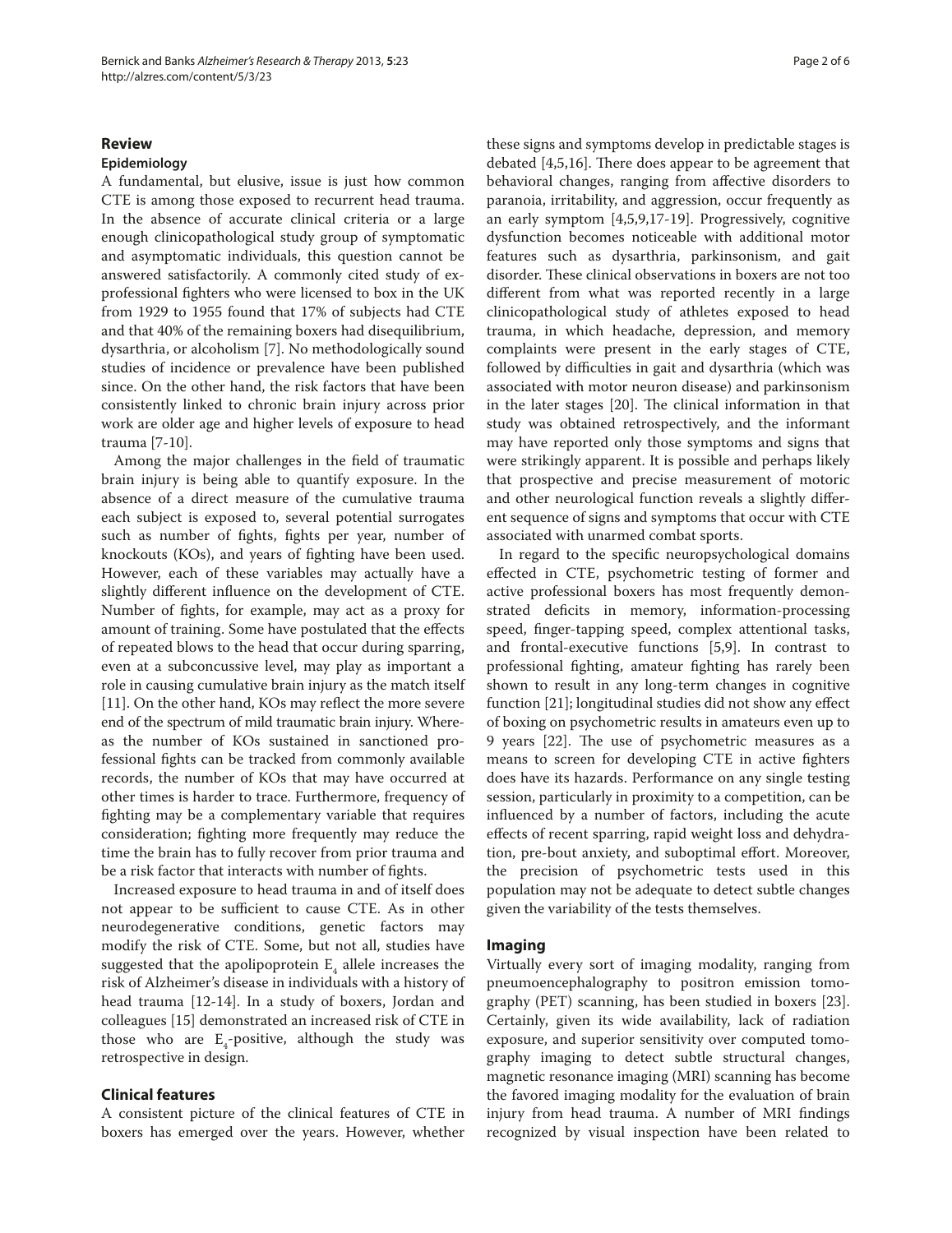boxing [24]. Several of these findings, including lateral ventricular size, dilated perivascular spaces, and diffuse axonal injury, were associated with some measure of exposure, such as number of professional bouts or years of fighting. Moreover, studies using measures of diffusivity on diffusion tensor imaging have shown changes at a group level between boxers and non-fighting groups [25-27].

Functional imaging has also been explored as a means of detecting brain injury that might not be seen on structural scanning. Studies employing single-photon emission tomography (SPECT) and PET imaging have reported differences between boxers and controls [28,29]. Despite a small sample size, there was a trend toward a relationship between number of fights and number and extent of PET abnormalities.

The application of what we know of imaging in fighters, at the moment, is limited. Most published imaging studies are cross-sectional and do not include a clinical outcome, so the significance of any one finding in predicting subsequent clinical change is unknown. In addition, the composition of the samples studied is usually not random, which may result in a bias of having more clincially symptomatic individuals participate. A number of other confounding factors in imaging studies have been reviewed by Moseley [23]. Although many states require MRI scans as part of licensing (and some states require the imaging to be repeated periodically), there is actually little evidence from well-designed studies to determine how to use the information to make decisions on fitness to fight or the value of these measures in protecting fighter safety.

## **Professional Fighters Brain Health Study**

The PFBHS is a longitudinal study of active professional fighters (boxers and MMA fighters), retired professional fighters, and age/education-matched controls. The main objective of the PFBHS is to determine the relationships between measures of head trauma exposure, along with other potential modifiers, and changes in brain imaging and neurological/behavioral function over time. The study is designed to extend a minimum of 5 years, and an enrollment of more than 400 boxers and mixed martial artists is projected. Participants undergo annual evaluations to include 3-T MRI scanning, computerized cognitive assessments, speech analysis, surveys of mood and impulsivity, and blood sampling for genotyping and exploratory biomarker studies. Information is collected on demographics, educational attainment, family and medical history, previous head trauma (whether related or unrelated to athletic activities), prior involvement in other contact sports, and their amateur fighting history. The fighters' professional record is obtained from commonly cited websites (boxrec.com [30] for boxers and mixedmartialarts.com [31] and sherdog.com [32] for MMA fighters) to determine number of years of professional fighting, number and outcome of professional fights, number of rounds fought, weight class of each fight, frequency of professional fighting, and number of times knocked out (KOs and technical KOs). A composite fight exposure index was developed as a summary measure of cumulative traumatic exposure [33].

Several cross-sectional analyses have been performed on the baseline data obtained from the PFBHS to examine the association between fight exposure and various imaging measures. Repeated measures analysis of variance was employed to test the association between the outcome variables and fight exposure variables. Guided by the cutpoints (that is, tree branch splitting values) and deviance reduction values from the regression trees, we defined and tested fight exposure as follows: linear effect of total number of professional fights, linear effect of total number of years of professional fighting, a threshold effect with brain volume reduction estimated separately for less than 5 years of professional fighting versus at least 5 years, and an exposure composite score as a function of number of professional fights and number of professional fights per year. In each model, we included the type of fighter (boxer or MMA fighter) and an interaction term for the type of fighter with the other exposure variable. Given the exploratory nature of this study, a significance level of 0.05 was used to test the significance of the regression coefficients of the exposure variables; no adjustments for multiplicity were applied. A secondary aim was to test for associations between imaging measures and cognitive test scores and between fight exposure and cognitive test scores. Generalized linear models were constructed with cognitive scores as the dependent variables and brain volume or fight exposure variables as the independent variables of interest. All analyses were adjusted for age (treated as a continuous variable), education (defined as no college-level versus some college-level), and race, which was defined as (a) Caucasian, (b) African-American, or (c) other (Asian, Pacific Islander, American Indian, or Alaskan Native).

Results from the baseline evaluations revealed findings that support and extend previously published work. Complete data on 239 subjects – 104 boxers and 135 MMA fighters  $-$  are currently available. The fighters' ages ranged from 19 to 43, and the median was 28.3 years. Close to 52% of the subjects had a high school education or less, and 48.2% had at least some college-level education. The mean total number of years of professional fighting was 4, and the median total number of professional fights was 11 (Table 1).

As might be expected, increasing exposure to head trauma, as measured by either number of professional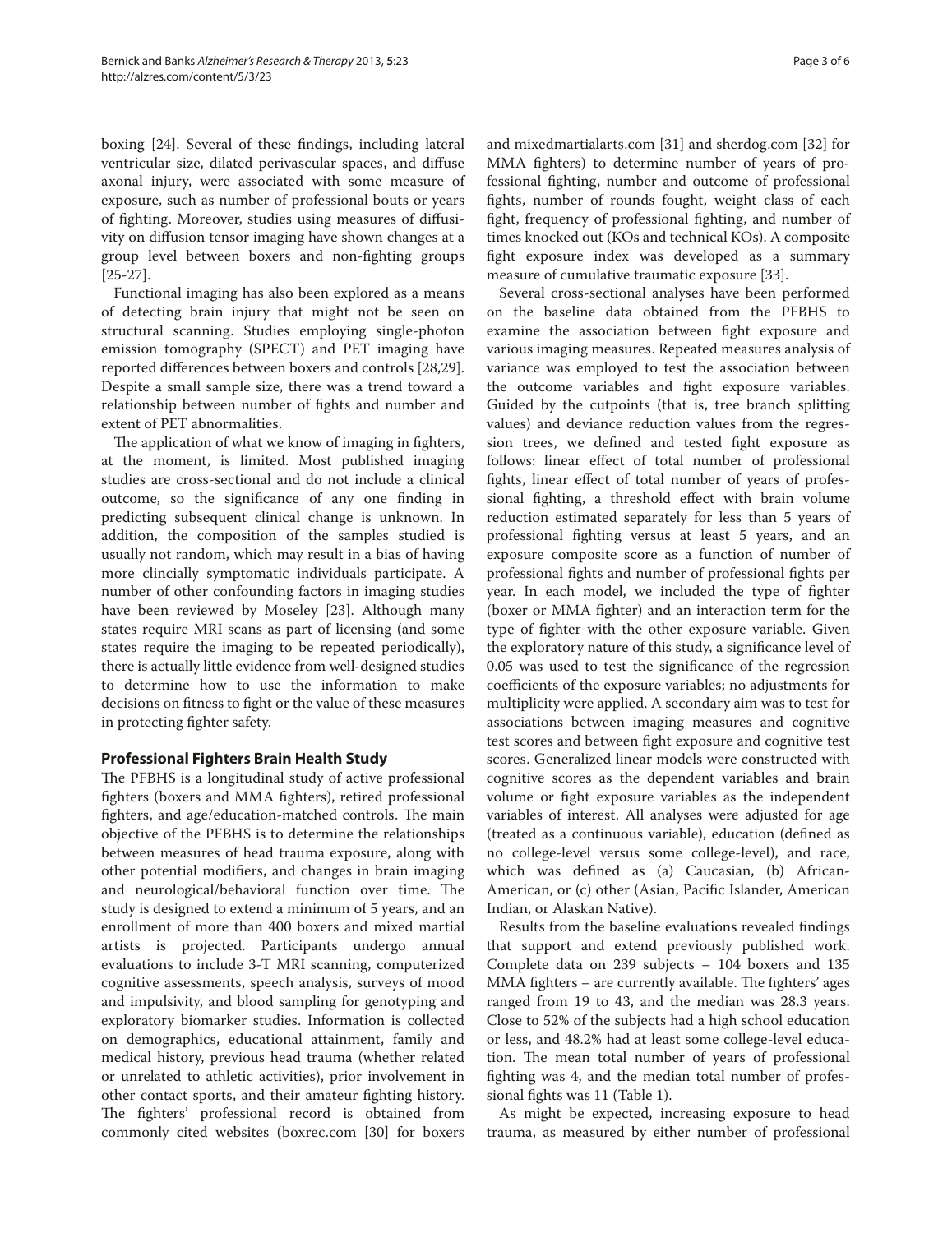|                                        | <b>Boxers</b> | <b>Mixed martial artists</b> | <b>Total</b>  |
|----------------------------------------|---------------|------------------------------|---------------|
| Number                                 | 104           | 135                          | 239           |
| Age, years                             | 28.38 (8.07)  | 28.14 (5.01)                 | 28.25 (6.51)  |
| Percentage of Hispanics                | 46.05         | 27.68                        | 34.76         |
| Percentage of Caucasians               | 20.43         | 25.17                        | 22.59         |
| Percentage of African-Americans        | 53.76         | 19.93                        | 39.42         |
| Percentage of Asians/Pacific Islanders | 3.23          | 4.55                         | 3.97          |
| Years of education                     | 12.61(2.24)   | 13.90 (2.27)                 | 13.34 (2.34)  |
| Years of fighting                      | 3.96 (4.95)   | 4.08(3.98)                   | 4.03(4.42)    |
| Number of fights                       | 11.85 (16.54) | 10.56 (13.05)                | 11.11 (14.62) |

Table 1. Demographic and fight exposure details of fighters recruited to date

Values are presented as mean (standard deviation) unless otherwise indicated.

fights or years of professional fighting, was associated with lower volumes of several brain regions. Perhaps the most consistent relationship between exposure variables and brain volume was seen in the caudate and, less so, in the putamen [34]. Interestingly, for caudate and amygdala volumes, there was no effect of increasing number of years of professional fighting up to 5 years. However, above 5 years, there was a 1% reduction in caudate volume per additional year of professional fighting  $(P \le 0.001)$  (Figure 1). This raises the possibility that the relationship between fight exposure and reduction in brain volume is not linear; one might predict that a sequence of pathophysiologic changes occurs with repeated head trauma and that actual drop-out of neurons (and thus reduced volume) comes in a delayed fashion.

Similar associations between exposure and MRI measures of diffusivity and resting-state connectivity are seen. Like previous investigators, we found a significant relationship between number of fights and mean diffusivity values in the posterior corpus callosum. In addition, the number of times a fighter has been knocked out in his career predicted increased longitudinal and transverse diffusivity in white matter and subcortical gray matter regions including corpus callosum, cingulate, pericalcarine, precuneus, and amygdala, leading to increased mean diffusivity and decreased fractional anisotropy values in the corresponding regions in ROI analysis [35]. Preliminary analysis of resting-state functional MRI from a left posterior cingulate cortex seed showed that greater number of fights and KOs was associated with more impairment in the functional connectivity in anterior cingulate and cingulate gyrus (Figure 2).

Early results from a limited computerized cognitive battery found that only speed of processing was related to volume and exposure. Decreasing volumes of the thalamus, amygdala, left caudate, and hippocampus were associated with lower scores on speed of processing measures (Figure 3). On the other hand, processing speed



was related to exposure to head trauma only at the extremes of exposure. The fact that the association between exposure and processing speed was seen only between highest and lowest quartile is consistent with what is seen in other neurodegenerative diseases; the clinical expression of underlying pathology may not appear in a measurable way until a substantial amount of structural damage has occurred.

Level of education may have a modifying effect on the relationship between exposure and structural and cognitive changes. In the PFBHS, fighters with a high school education or less showed negative associations between fight exposure (number of fights and years of fighting) and cognitive tests scores (Figure 4). The relationship between brain structure volume and exposure did not differ on the basis of education. These results are interpreted as putatively showing a protective effect of education on functional, but not structural, integrity in fighters.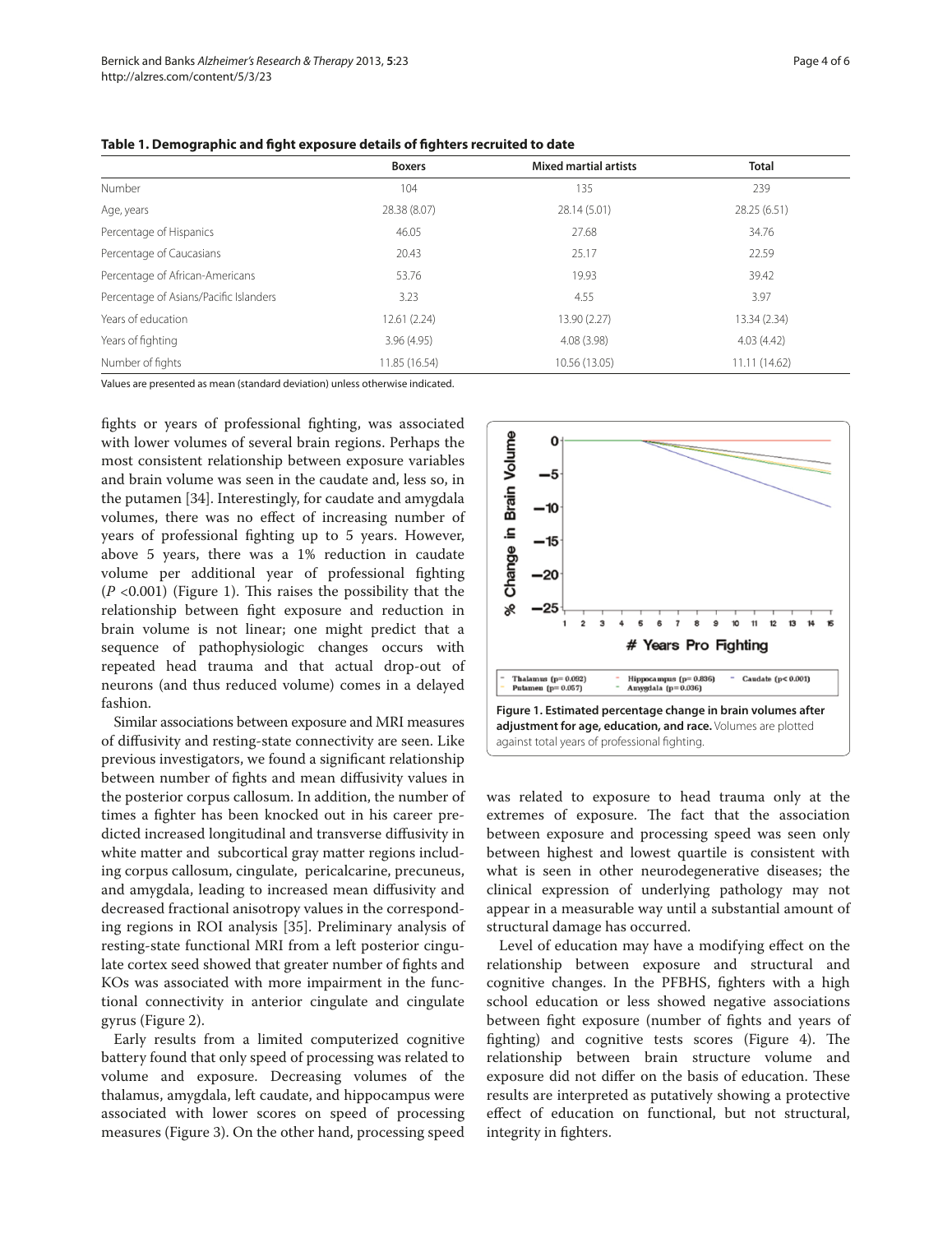



The roles of several factors that might influence exposure to head trauma in fighters have been examined. Differences in the type of fighting on volumetric measures were seen. Boxers, in general, had lower thalamic and hippocampal volumes than MMA fighters and had worse scores on diffusion measures. However, both groups showed a negative association between exposure and volume or diffusivity.

On the other hand, in an initial assessment, the weight of the fighter did not influence volumetric results. Specifically, the interaction between weight class and fight exposure did not significantly predict brain volume. For the caudate, there was a trend for an interaction between the number of professional fights and weight class ( $P = 0.051$ ). For lower weight classes, the relationship between reduction in caudate volume with increasing number of fights is greater than for higher weight classes.

There are several limitations to consider in interpreting the cross-sectional findings from the PFBHS. Though all



the analyses were adjusted for age and education, we are only now recruiting an age- and education-matched control group, and so we did not have a control group for comparison. Thus, whether the associations between measures of exposure and imaging and clinical outcomes are related to the exposure or other factors is not clear. The study group was not a random sample of fighters; participants were self-selected and may be less skilled or more susceptible to be knocked out. However, in comparison with all those who fought in Nevada over the same year, subjects in the PFBHS differed only in their slightly younger age and their slightly smaller number of professional fights but not in winning percentage or times knocked out. As mentioned above, all of our measures of exposure to head trauma are indirect and may not truly reflect the actual degree of head trauma each subject experienced.